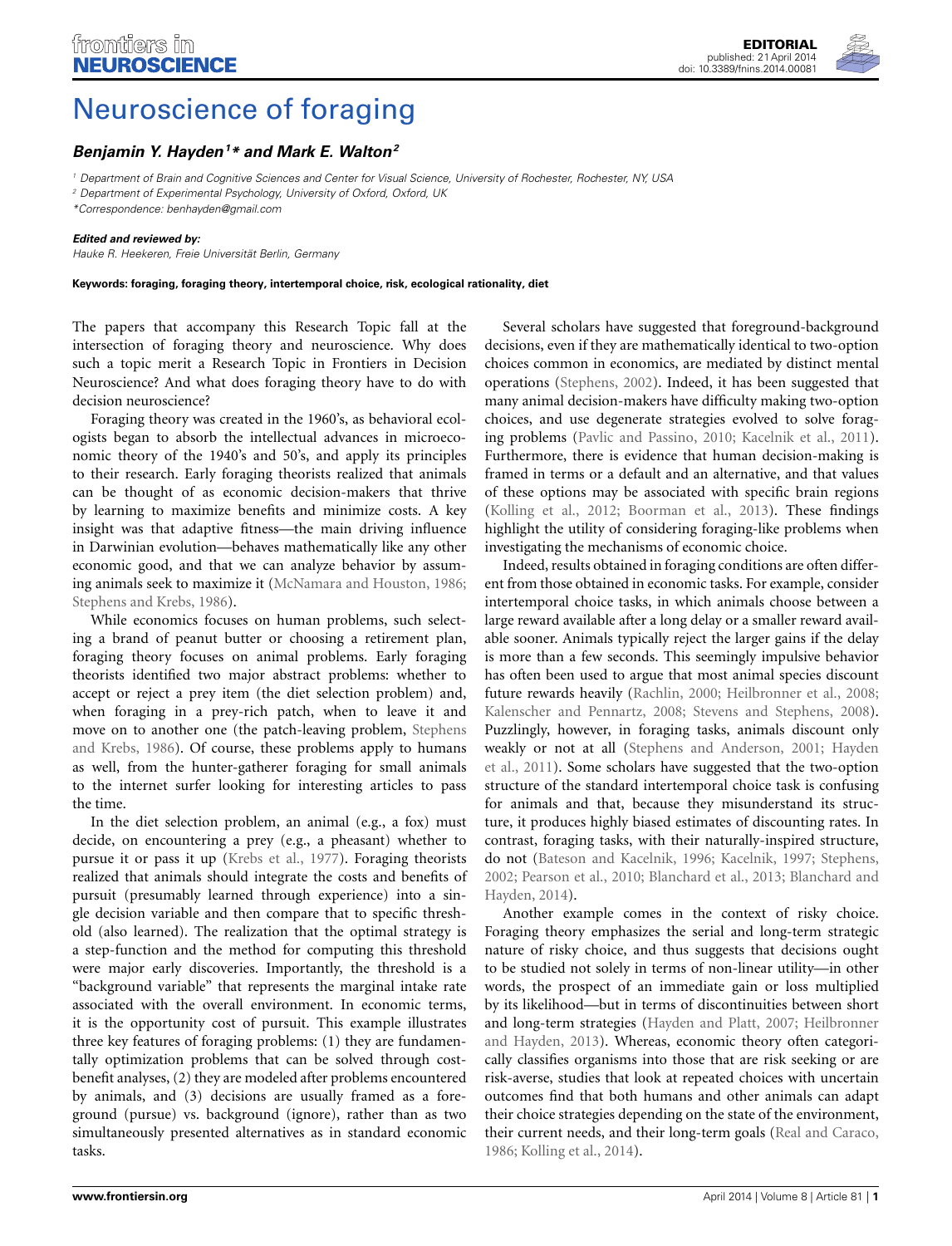Foraging theory's emphasis on adaptive significance allows us to consider each species within its own ecological niche. For instance, most nutrition a rodent will encounter is at ground level; danger will likely come from above. Rodent superior colliculus (SC) maps precisely this distinction, with visual input from the upper quadrant of the visual field accessing the medial SC, which mediates defense responses, whereas the lower quadrant projects more strongly to lateral SC, stimulation of which results in approach behaviors [\(Comoli et al., 2012](#page-1-18)). The manual dexterity and trichromatic binocular vision of primates, and ultimately potentially the development of the prefrontal cortex, can also be related to their need to forage for ripe fruit and tender leaves in a visually complex, cluttered, and volatile environment [\(Passingham and Wise, 2012](#page-1-19)). As we neuroscientists try to collate fine-grained research from fruit flies and zebra fish to genetically modified rodents and primates, such ecological considerations will become increasingly pressing.

The papers included in this collection serve as an introduction to some of the major ideas that have influenced the nascent field of neural foraging. The most basic step in deriving a complete understanding of the neural basis of foraging is to understand the neural basis of the building blocks of foraging, food consumption, and executive control of decision-making. One goal is to make foraging theory more biological; whereas we assume that food consumption—often considered simply as "reward" in many neuroscience paradigms—is a "frictionless" process, it is in fact a very real and complex one. To understand it we must understand how it works [\(Caracheo et al.](#page-1-20), [2013](#page-1-20); [Horst and Laubach,](#page-1-21) [2013](#page-1-21)), an[d how it interacts with decision-making \(](#page-1-22)Murray and Rudebeck, [2013\)](#page-1-22). Simultaneously, foraging involves complex cognitive processes, and understanding how those work is critical for understanding the way that our minds constrains foraging decisions [\(Sallet et al.](#page-2-5), [2013\)](#page-2-5). These include understanding of the neural representation of variables that are psychologically relevant to foraging decisions, like effort and risk [\(Miller et al.](#page-1-23), [2013\)](#page-1-23), as well as social factors [\(Pearson et al., 2013\)](#page-1-24). Traditional foraging theory tends to ignore factors that affect animal decisions like aging [\(Mata et al., 2013](#page-1-25)). Future work will also point toward linking economic ideas to foraging ideas, especially in the domain of time and risk [\(Bixter and Luhmann, 2013\)](#page-1-26).

### **ACKNOWLEDGMENTS**

This work was supported by a Sloan Foundation fellowship and a NSF Career Award (1253576) to BYH and a Wellcome Trust Research Career Development Fellowship (090051) to Mark E. Walton.

## **REFERENCES**

- <span id="page-1-10"></span>Bateson, M., and Kacelnik, A. (1996). Rate currencies and the foraging starline: the fallacy of the averages revisited. *Behav. Ecol.* 7, 341–352. doi: 10.1093/beheco/ 7.3.341
- <span id="page-1-26"></span>Bixter, M. T., and Luhmann, C. C. (2013). Adaptive intertemporal preferences in foraging-style environments. *Front. Neurosci.* 7:93. doi: 10.3389/fnins. 2013.00093
- <span id="page-1-14"></span>Blanchard, T. C., and Hayden, B. Y. (2014). Neurons in dorsal anterior cingulate cortex signal postdecisional variables in a foraging task. *J. Neurosci.* 34, 646–655. doi: 10.1523/JNEUROSCI.3151-13.2014
- <span id="page-1-13"></span>Blanchard, T. C., Pearson, J. M., and Hayden, B. Y. (2013). Postreward delays and systematic biases in measures of animal temporal discounting. *Proc. Natl. Acad. Sci. U.S.A.* 110, 15491–15496. doi: 10.1073/pnas.1310446110
- <span id="page-1-5"></span>Boorman, E. D., Rushworth, M. F., and Behrens, T. E. (2013). Ventromedial prefrontal and anterior cingulate cortex adopt choice and default reference frames during sequential multi-alternative choice. *J. Neurosci.* 33, 2242–2253. doi: 10.1523/JNEUROSCI.3022-12.2013
- <span id="page-1-20"></span>Caracheo, B. F., Emberly, E., Hadizadeh, S., Hyman, J. M., and Seamans, J. K. (2013). Abrupt changes in the patterns and complexity of anterior cingulate cortex activity when food is introduced into an environment. *Front. Neurosci.* 7:74. doi: 10.3389/fnins.2013.00074
- <span id="page-1-18"></span>Comoli, E., Das Neves Favaro, P., Vautrelle, N., Leriche, M., Overton, P. G., and Redgrave, P. (2012). Segregated anatomical input to sub-regions of the rodent superior colliculus associated with approach and defense. *Front. Neuroanat.* 6:9. doi: 10.3389/fnana.2012.00009
- <span id="page-1-9"></span>Hayden, B. Y., Pearson, J. M., and Platt, M. L. (2011). Neuronal basis of sequential foraging decisions in a patchy environment. *Nat. Neurosci.* 14, 933–939. doi: 10.1038/nn.2856
- <span id="page-1-15"></span>Hayden, B. Y., and Platt, M. L. (2007). Temporal discounting predicts risk sensitivity in rhesus macaques. *Curr. Biol.* 17, 49–53. doi: 10.1016/j.cub.2006. 10.055
- <span id="page-1-16"></span>Heilbronner, S. R., and Hayden, B. Y. (2013). Contextual factors explain risk-seeking preferences in rhesus monkeys. *Front. Neurosci.* 7:7. doi: 10.3389/fnins.2013.00007
- <span id="page-1-7"></span>Heilbronner, S. R., Rosati, A. G., Stevens, J. R., Hare, B., and Hauser, M. D. (2008). A fruit in the hand or two in the bush? Divergent risk preferences in chimpanzees and bonobos*. Biol. Lett*. 4, 246–249. doi: 10.1098/rsbl.2008.0081
- <span id="page-1-21"></span>Horst, N. K., and Laubach, M. (2013). Reward-related activity in the medial prefrontal cortex is driven by consumption. *Front. Neurosci.* 7:56. doi: 10.3389/fnins.2013.00056
- <span id="page-1-11"></span>Kacelnik, A. (1997). Normative and descriptive models of decision making: time discounting and risk sensitivity. *Ciba Found. Symp.* 208, 51–70.
- <span id="page-1-3"></span>Kacelnik, A., Vasconcelos, M., Monteiro, T., and Aw, J. (2011). Darwin's "tug-ofwar" vs. starlings' "horse-racing": how adaptations for sequential encounters drive simultaneous choice. *Behav. Ecol. Sociobiol.* 65, 547–558. doi: 10.1007/ s00265-010-1101-2
- <span id="page-1-8"></span>Kalenscher, T., and Pennartz, C. M. A. (2008). Is a bird in the hand worth two in the future? The neuroeconomics of intertemporal decision-making. *Prog. Neurobiol*. 84, 284–315. doi: 10.1016/j.pneurobio.2007.11.004
- <span id="page-1-4"></span>Kolling, N., Behrens, T. E., Mars, R. B., and Rushworth, M. F. (2012). Neural mechanisms of foraging. *Science* 336, 95–98. doi: 10.1126/science. 1216930
- <span id="page-1-17"></span>Kolling, N., Wittman, M., and Rushworth, M. F. S. (2014). Multiple neural mechanisms of decision making and their competition under changing risk pressure. *Neuron* 81, 1190–1202. doi: 10.1016/j.neuron.2014.01.033
- <span id="page-1-1"></span>Krebs, J. R., Erichsen, J. T., Webber, M. I., and Charnov, E. L. (1977). Optimal prey selection in the great tit (Parus major). *Anim. Behav.* 25, 30–38. doi: 10.1016/ 0003-3472(77)90064-1
- <span id="page-1-25"></span>Mata, R., Wilke, A., and Czienskowski, U. (2013). Foraging across the life span: is there a reduction in exploration with aging? *Front. Neurosci.* 7:53. doi: 10.3389/fnins.2013.00053
- <span id="page-1-0"></span>McNamara, J. M., and Houston, A. I. (1986). The common currency for behavioral decisions. *Am. Nat.* 127, 358–378. doi: 10.1086/284489
- <span id="page-1-23"></span>Miller, M. A., Thomé, A., and Cowen, S. L. (2013). Intersection of effort and risk: ethological and neurobiological perspectives. *Front. Neurosci.* 7:208. doi: 10.3389/fnins.2013.00208
- <span id="page-1-22"></span>Murray, E. A., and Rudebeck, P. H. (2013). The drive to strive: goal generation based on current needs. *Front. Neurosci.* 7:112. doi: 10.3389/fnins.2013. 00112
- <span id="page-1-19"></span>Passingham, R. E., and Wise, S. P. (2012). *The Neurobiology of the Prefrontal Cortex: Anatomy, Evolution, and the Origin of Insight*. Oxford: Oxford University Press.
- <span id="page-1-2"></span>Pavlic, T. P., and Passino, K. M. (2010). When rate maximization is impulsive. *Behav. Ecol. Sociobiol*. 64, 1255–1265. doi: 10.1007/s00265-010-0940-1
- <span id="page-1-12"></span>Pearson, J. M., Hayden, B. Y., and Platt, M. L. (2010). Explicit information reduces discounting behavior in monkeys. *Front. Psychol.* 1:237. doi: 10.3389/fpsyg. 2010.00237
- <span id="page-1-24"></span>Pearson, J. M., Watson, K. K., Klein, J. T., Ebitz, R. B., and Platt, M. L. (2013). Individual differences in social information gathering revealed through Bayesian hierarchical models. *Front. Neurosci.* 7:165. doi: 10.3389/fnins.2013. 00165
- <span id="page-1-6"></span>Rachlin, H. (2000). *The Science of Self-Control*. Cambridge, MA: Harvard University Press.